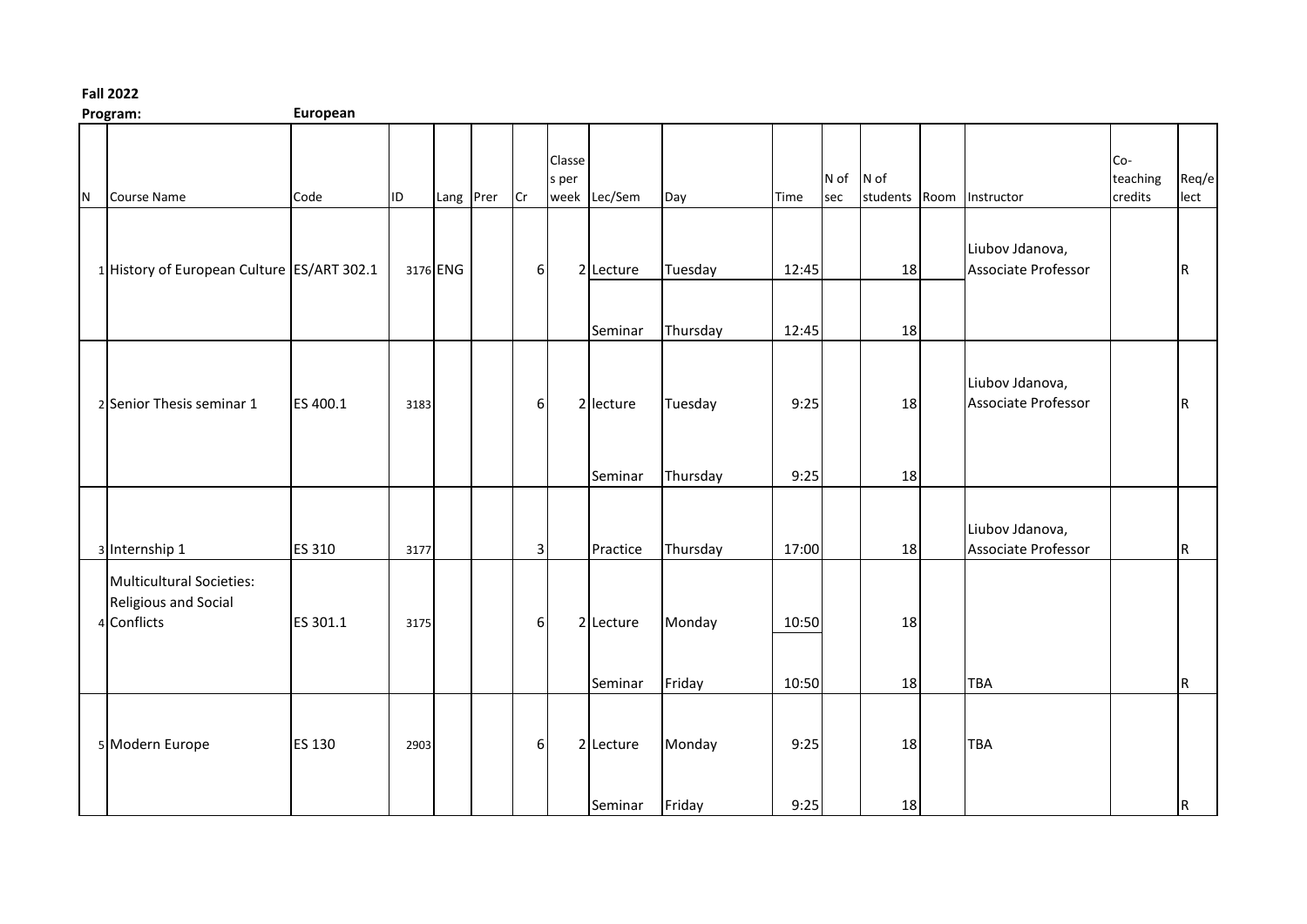| 6 EU Law and Human Rights            | <b>ES/Law 207</b> | 4713 |          | 6 <sup>1</sup> | 2 Lecture | Monday    | 10:50 |    | 18 |                                                |             |
|--------------------------------------|-------------------|------|----------|----------------|-----------|-----------|-------|----|----|------------------------------------------------|-------------|
|                                      |                   |      |          |                | Seminar   | Wednesday | 10:50 |    | 18 | Kanykei Kasybekova,<br>Assistant Professor     | $\mathsf R$ |
| French for Beginners<br>7 Section 1  | <b>ES 111</b>     |      | 3590 FRN | $6 \mid$       | 2 Lecture | Tuesday   | 12:45 | 15 |    |                                                |             |
|                                      |                   |      |          |                | Seminar   | Thursday  | 12:45 |    | 15 | Irina Babich, Assistant<br>Professor           | E           |
| French for Beginners<br>8 Section 2  | <b>ES 111</b>     |      | 3590 FRN | 6              | 2 Lecture | Monday    | 12:45 |    | 15 |                                                |             |
|                                      |                   |      |          |                | Seminar   | Friday    | 12:45 |    | 15 | Irina Babich, Assistant<br>Professor           | $\mathsf R$ |
| 9 French for Intermediates           | ES 219.1          |      | 3592 FRN | 6              | 2 Lecture | Tuesday   | 14:10 |    | 15 |                                                |             |
|                                      |                   |      |          |                | Seminar   | Thursday  | 14:10 |    | 15 | Irina Babich, Assistant<br>Professor           | E           |
| 10 German for Intermediates          | ES 210.1          |      | 3587 GER | 6 <sup>1</sup> | 2 Lecture | Tuesday   | 14:10 |    | 15 |                                                |             |
|                                      |                   |      |          |                | Seminar   | Thursday  | 14:10 |    | 15 | Diana Arykbaeva,<br><b>Assistant Professor</b> | E           |
| German for Beginners<br>11 Section 1 | <b>ES 110</b>     |      | 3585 GER | 6              | 2 Lecture | Tuesday   | 12:45 | 15 |    |                                                |             |
|                                      |                   |      |          |                | Seminar   | Thursday  | 12:45 |    | 15 | Diana Arykbaeva,<br><b>Assistant Professor</b> | R           |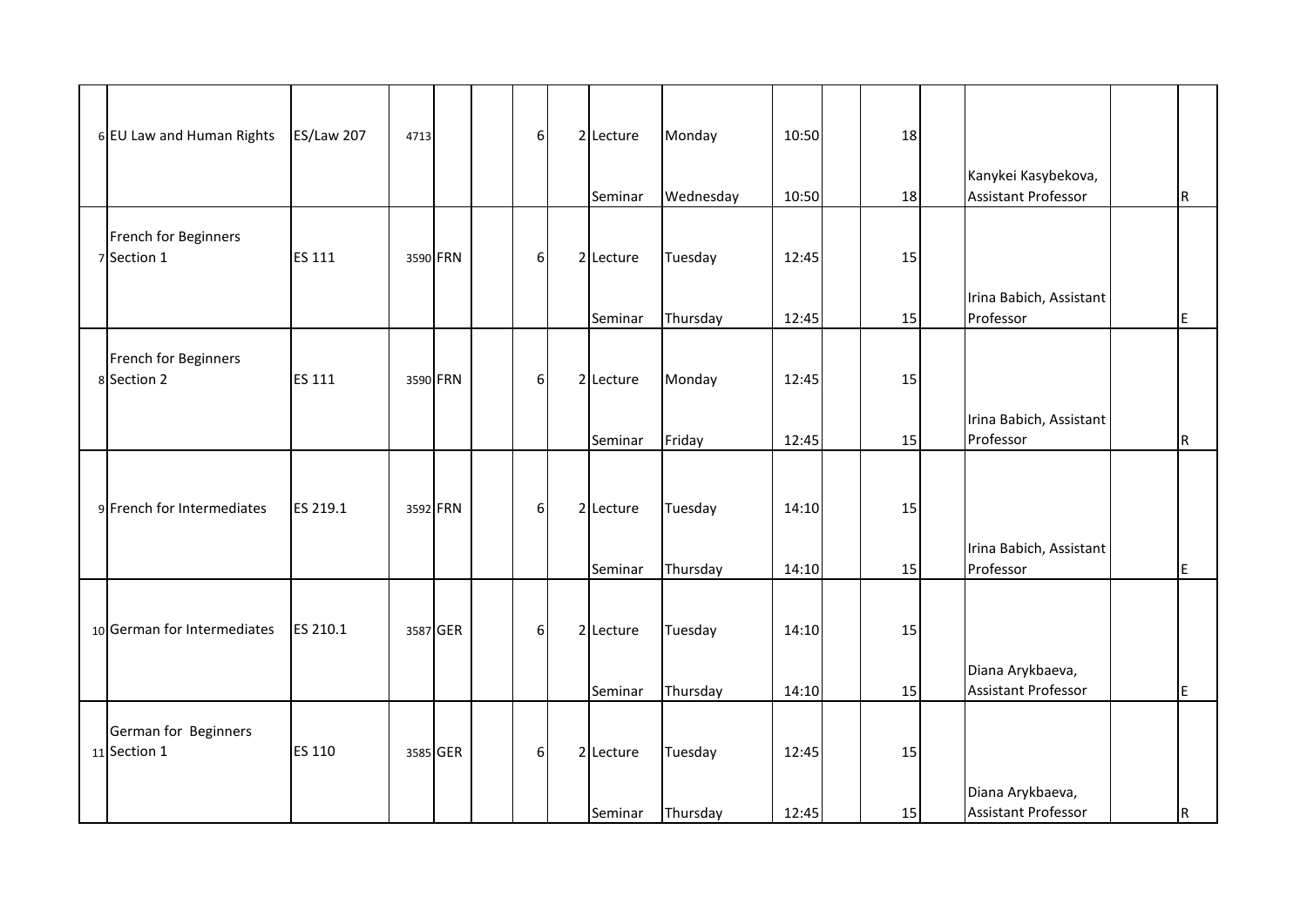| German for Beginners<br>12 Section 2 | <b>ES 110</b> | 3585 GER | $6 \mid$ | 2 Lecture | Monday   | 12:45 | 15 | Gulshair<br>Derbishalieva,                        |             |
|--------------------------------------|---------------|----------|----------|-----------|----------|-------|----|---------------------------------------------------|-------------|
|                                      |               |          |          | Seminar   | Friday   | 12:45 | 15 | <b>Assistant Professor</b>                        | R           |
| 13 Spanish for                       | ES220.1       | 3597 SPA | $6 \mid$ | 2 Lecture | Tuesday  | 14:10 | 15 |                                                   |             |
| Intermediates                        |               |          |          | Seminar   | Thursday | 14:10 | 15 | Guillermo Bravo,<br><b>Assistant Professor</b>    | R           |
|                                      |               |          |          |           |          |       |    |                                                   |             |
| 14 Spanish for                       | 112           | 3595 SPA | 6        | 2 Lecture | Tuesday  | 12:45 | 15 |                                                   |             |
| <b>Beginners Section 1</b>           |               |          |          | Seminar   | Thursday | 12:45 | 15 | Guillermo Bravo,<br><b>Assistant Professor</b>    |             |
| 15 Spanish for                       | ES112         | 3595 SPA | 61       | 2 Lecture | Monday   | 12:45 | 15 |                                                   |             |
| <b>Beginners Section 2</b>           |               |          |          | Seminar   | Friday   | 12:45 | 15 | Svetlana Sultanova,<br><b>Assistant Professor</b> | E           |
| 16 European & Asian                  | ES 322,2      | 3181     | 6        | 2 Lecture | Tuesday  | 10:50 | 15 |                                                   |             |
| <b>Values compared FRN</b>           |               |          |          | Seminar   | Thursday | 10:50 | 15 | Liubov Jdanova,<br>Associate Professor            | $\mathsf R$ |
| 17 European & Asian                  | ES 322.3      | 3182     | 6        | 2 Lecture | Tuesday  | 10:50 | 15 |                                                   |             |
| values compared GER                  |               |          |          | Seminar   | Thursday | 10:50 | 15 | Diana Arykbaeva,<br><b>Assistant Professor</b>    | R           |